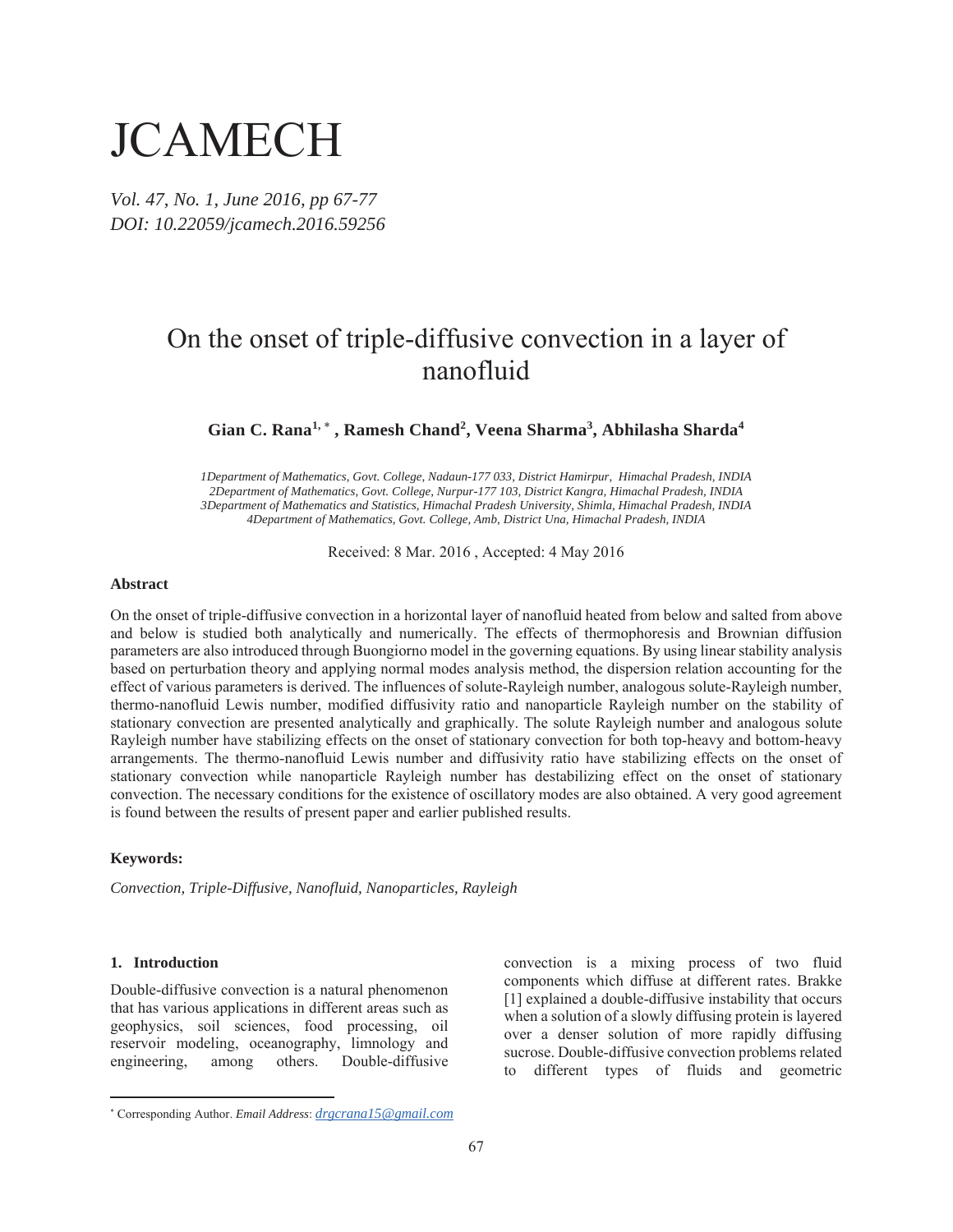configurations have been extensively studied [2-11].

All the above researchers have considered only two fluid component systems. However, there are many situations in which more than two fluid components involved. Examples of such multiple diffusive convection fluid systems include the solidification of molten alloys, geothermally heated lakes and sea water etc. Griffiths [12], Turner [13], Pearlstein *et al*. [14] and Lopez [15] studied the triply diffusive convection fluid (where the density depends on three independently diffusing agencies with different diffusivities). These researchers found that small concentrations of a third component with a smaller diffusivity can have a significant effect upon the nature of diffusive instabilities and 'oscillatory' and direct 'salt finger' modes are simultaneously unstable under a wide range of conditions, when the density gradients due to components with the greatest and smallest diffusivity are of the same signs. Some fundamental differences between the double and triple diffusive convection are noticed by these researchers. The presence of more than one chemical dissolved in fluid mixtures is very often requested for describing natural phenomena (contaminant transport, underground water flow, acid rain effects, worming of stratosphere) (see, Rionero [16]). Recently, Chand [17] studied Linear stability of triple-diffusive convection in micropolar ferromagnetic fluid saturating porous medium while triple-diffusive convection in Walters' (model B') fluid with varying gravity field saturating a porous medium studied by Kango et al. [18].

In recent years, much research has focused on the study of nanofluids with a view to applications in several industries such as the automotive, pharmaceutical and energy supply industries. A nanofluid is a colloidal suspension of nano sized particles. Common fluids such as water, ethanol or engine oils are typically used as base fluids in nanofluids. Among the variety of nanoparticles that have been used in nanofluids, it can be found oxide ceramics such as  $Al<sub>2</sub> O<sub>3</sub>$  or CuO, nitride ceramics like AlN or SiN, and several metals such as Al or Cu. Choi [19] was first who coined the term nanofluid. Nanofluids are being looked upon as great coolants due to their enhanced thermal conductivities, and suspensions of nanoparticles are being developed medical applications including cancer therapy. Buongiorno [20] proposed that the absolute nanoparticle velocity can be viewed as the sum of the base fluid velocity and a relative slip velocity. Thus, convection of nanofluids based on Buongiorno's model has attracted great interest.

A considerable number of double-diffusive convection problems in a horizontal layer saturated by a nanofluid have also been numerically and analytically investigated [21-27]. In this paper, the study is extended to triple-diffusive convection in a layer of nanofluid heated from below and salted from above and below by salt *S'* and *S'',* respectively. To the best of researchers knowledge, this original study has not been published yet.

#### **2. Mathematical Model and formulation**

We consider an infinite horizontal layer of nanofluid of thickness *d*, bounded by the planes  $z = 0$  and  $z = d$ heated from below and salted from above and below by salt *S'* and *S''* respectively as shown in Figure 1. Each boundary wall is assumed to be impermeable and perfectly thermal conducting. The layer is acted upon by a gravity force  $g = (0, 0, -g)$  aligned in the *z* direction. The temperature *T*, concentrations *C', C''* and the volumetric fraction of nanoparticles  $\varphi$  at the lower (upper) boundary is assumed to take constant values  $T_0$ ,  $C_0$ ,  $C_0$  and  $\varphi_0$  (T<sub>1</sub>,  $C_1$ ,  $C_1$  and  $\varphi_1$ ), respectively.



Figure 1. Physical configuration

#### **2.1.** *Governing Equations*

Let  $\rho$ ,  $\mu$ ,  $p$  and  $q$  (u, v, w), denote respectively, the density, viscosity, pressure and Darcy velocity vector. Then, the governing equations of conservation of mass and momentum for nanofluid (Boungiorno [20], Nield and Kuznetsov [21], Chand [17], Kango et al. [18] and Rana and Chand [27]) in a triple-diffusive convection are

$$
\nabla \cdot \mathbf{q} = 0,\tag{1}
$$

$$
\rho_f \frac{d\mathbf{q}}{dt} = -\nabla p + \mu \nabla^2 \mathbf{q} +
$$
\n
$$
\left( \phi \rho_p + (1 - \phi) \left\{ \rho_f \begin{pmatrix} 1 - \beta_T (T - T_0) \\ -\beta_C (C - C_0) + \beta_C (C' - C_0) \end{pmatrix} \right\} \right) \mathbf{g},
$$
\n(2)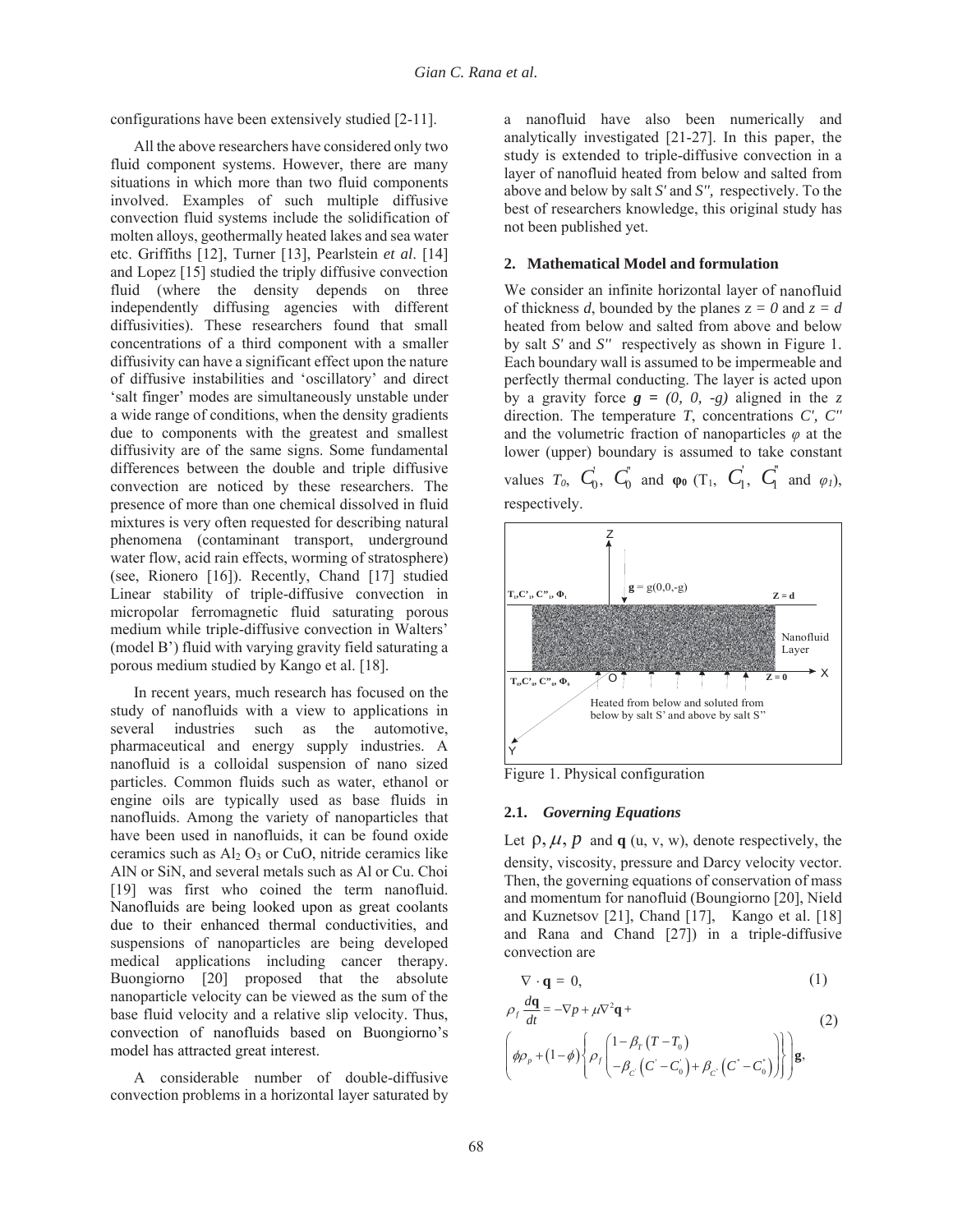where  $\frac{a}{\cdot} = \frac{b}{\cdot} + \frac{1}{\cdot} (\mathbf{q} \cdot \nabla)$  $\partial$  $=\frac{\partial}{\partial t}+\frac{1}{\varepsilon}(\mathbf{q})$ 1  $dt$   $\partial t$  $\frac{d}{dx} = \frac{\partial}{\partial x} + \frac{1}{2}(\mathbf{q} \cdot \nabla)$  stands for convection

derivative,  $\varphi$  is the volume fraction of nano particles,  $\rho_p$ is the density of nano particles and  $\rho_f$  is the density of base fluid,  $\beta_r$  is the uniform temperature gradient,  $\beta_{C'}$  and  $\beta_{C'}$  uniform solute gradients and we approximate the density of nanofluid by that of base fluid (i.e.,  $\rho = \rho_f$ ) (Boungiorno [20], Nield and Kuznetsov [21], Sheu [22], and Rana and Chand [27]).

The researchers approximate the density of the nanofluid by that of the base fluid that is to be considered  $\rho = \rho_f$  (Boungiorno [20], Nield and Kuznetsov [21], Sheu [22], and Rana and Chand [27]).

The continuity equation for the nanoparticles (Buongiorno [20] ) is

$$
\frac{\partial \varphi}{\partial t} + \mathbf{q}.\nabla \varphi = D_B \nabla^2 \varphi + \frac{D_T}{T_1} \nabla^2 T.
$$
 (3)

The thermal energy equation for a nanofluid is

$$
(\rho c) \left( \frac{\partial T}{\partial t} + \mathbf{q}.\nabla T \right) = \kappa \nabla^2 T +
$$
  
\n
$$
(\rho c)_p \left( D_B \nabla \varphi . \nabla T + \frac{D_T}{T} \nabla T . \nabla T \right)
$$
\n(4)

where ( $\rho c$ ) is heat capacity of fluid, ( $\rho c$ )<sub>p</sub> is heat capacity of nano particles.

The conservation equation for solute concentrations (Kuznetsov and Nield[21]) are

$$
\frac{\partial C^{'}}{\partial t} + \mathbf{q} \cdot \nabla C^{'} = D_{S} \cdot \nabla^{2} C^{'}. \tag{5}
$$

$$
\frac{\partial C^{''}}{\partial t} + \mathbf{q} \cdot \nabla C^{''} = D_{S} \cdot \nabla^{2} C^{''}. \tag{6}
$$

where  $D_{S'}$  and  $D_{S''}$  are the solute diffusivities.

The boundary conditions

$$
w = 0, \quad T = T_0, \quad \varphi = \varphi_0, \quad C' = C'_0,
$$
  

$$
C^* = C_0^*, \frac{\partial w}{\partial z} + \lambda_1 \frac{\partial^2 w}{\partial z^2} = 0 \text{ at } z = 0,
$$
 (7)

$$
w = 0, \quad T = T_{1,} \quad C' = C'_{1}, \quad C'' = C'_{1}
$$
\n
$$
\varphi = \varphi_{1}, \quad \frac{\partial w}{\partial z} - \lambda_{2} \frac{\partial^{2} w}{\partial z^{2}} = 0 \quad \text{at} \quad z = 1. \tag{8}
$$

We introduce non-dimensional variables as

$$
(x^*, y^*, z^*) = \left(\frac{x, y, z}{d}\right),
$$
  
\n
$$
(u^*, v^*, w^*) = \left(\frac{u, v, w}{\kappa_m}\right) d, t^* = \frac{t\alpha_f}{d^2},
$$
  
\n
$$
p^* = \frac{pd^2}{\mu \alpha_f}, \ \varphi^* = \frac{(\varphi - \varphi_0)}{(\varphi_1 - \varphi_0)},
$$
  
\n
$$
T^* = \frac{(T - T_0)}{(T_0 - T_1)}, \ C^* = \frac{(C' - C_0)}{(C_0' - C_1)},
$$
  
\n
$$
C^* = \frac{(C^* - C_0^*)}{(C_0^* - C_1^*)}, \ \alpha_f = \frac{\kappa}{\rho c}
$$

There after dropping the dashes ( \* ) for convenience.

Eqs. (1)-(6) in non-dimensional form can be written as

$$
\nabla \cdot \mathbf{q} = 0,\tag{9}
$$

$$
\frac{1}{P_r} \left( \frac{\partial \mathbf{q}}{\partial t} + (\mathbf{q} \cdot \nabla) \mathbf{q} \right) = -\nabla p + \nabla^2 \mathbf{q} -
$$
\n
$$
Rm \hat{e}_z + RaT \hat{e}_z - Rn\varphi \hat{e}_z - \frac{R_s C}{Le'} \hat{e}_z \tag{10}
$$
\n
$$
-\frac{R_s C}{Le'} \hat{e}_z,
$$

$$
\frac{\partial \varphi}{\partial t} + \mathbf{q} \cdot \nabla \varphi = \frac{1}{Ln} \nabla^2 \varphi + \frac{N_A}{Ln} \nabla^2 T, \qquad (11)
$$

$$
\frac{\partial T}{\partial t} + \mathbf{q}.\nabla T = \nabla^2 T + \frac{N_B}{Ln} \nabla \varphi . \nabla T +
$$
\n
$$
\frac{N_A N_B}{Ln} \nabla T . \nabla T,
$$
\n(12)

$$
\frac{\partial C^{\prime}}{\partial t} + \mathbf{q}.\nabla C^{\prime} = \frac{1}{Le^{\prime}} \nabla^2 C^{\prime}.
$$
 (13)

$$
\frac{\partial C^{''}}{\partial t} + \mathbf{q} \cdot \nabla C^{''} = \frac{1}{Le^{''}} \nabla^{2} C^{''}.
$$
 (14)

where we have dimensionless parameters as:

*Le*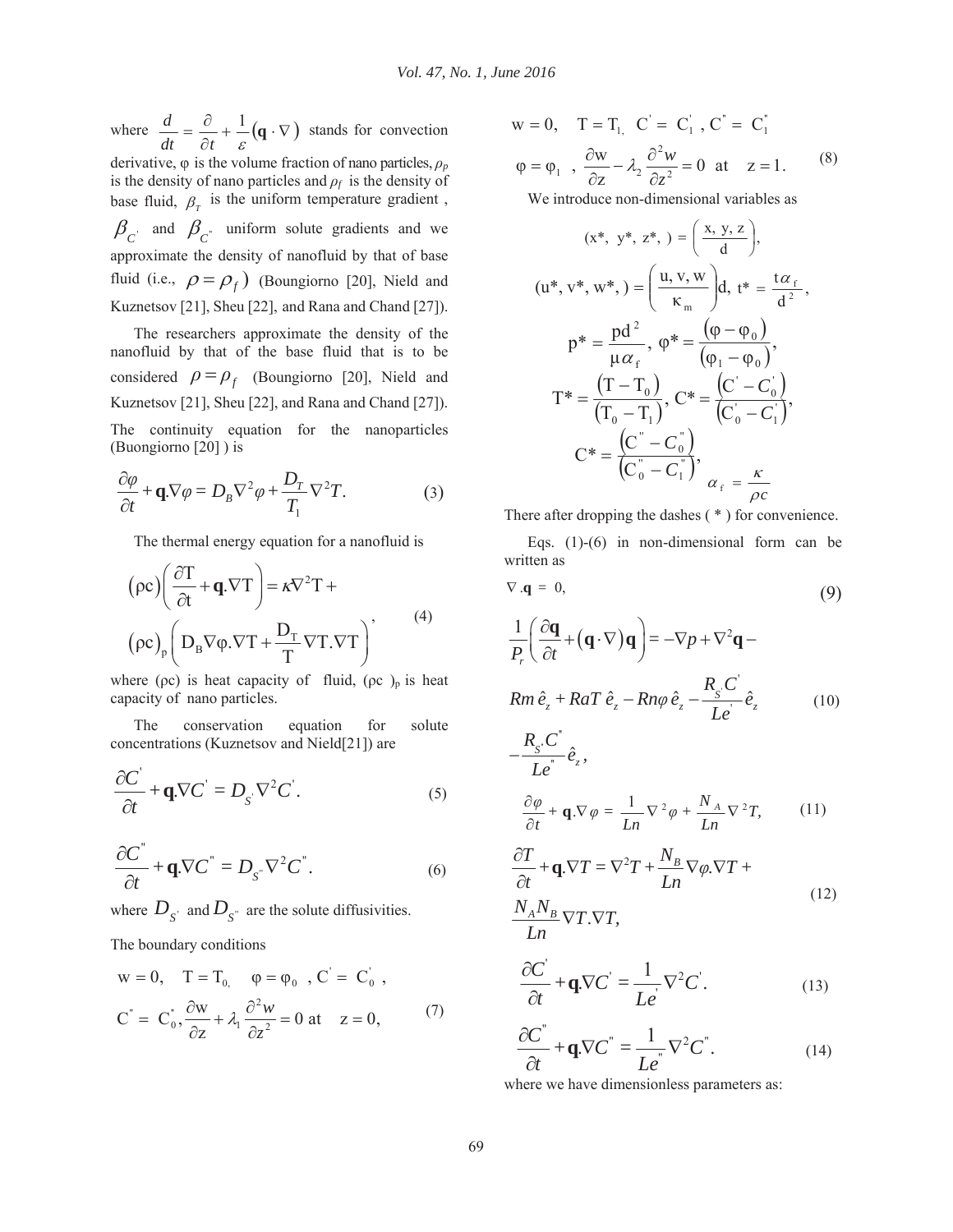$$
Prandtl number Pr = \frac{\mu}{\rho \alpha_f};
$$
\n(15)

Thermosolutal Lewis number  $Le' = \frac{df}{D_{s'}}$ ; ' *S f D*  $Le' = \frac{\alpha}{\alpha}$ 16)

Analogous thermosolutal Lewis number

$$
Le^{"} = \frac{\alpha_f}{D_{S^{"}}};
$$
\n(17)

$$
Ln = \frac{\alpha_f}{D_B};
$$
Thermo-nanofluid Lewis number (18)

Thermal Rayleigh Number

$$
Ra = \frac{\rho g \beta_{\rm T} d^3 (T_0 - T_1)}{\mu \alpha_f};
$$
\n(19)

Solute Rayleigh Number  $Rs' = \frac{\rho g \beta_C (C_0 - C_1)}{\mu D_c}$ ; ' ' 1  $\Gamma \equiv \rho g \beta _{_{\rm C}} \big( C_{0}^{'}$  $\mu D_{\overline{S}}$  $Rs' = \frac{\rho g \beta_c (C_0' - C_0)}{T}$ 

(20)

Analogous solute Rayleigh Number

$$
Rs^{"} = \frac{\rho g \beta_{C}^{'}(C_0^{"} - C_1^{"})}{\mu D_{S^{'}}};
$$
\n(21)

Density Rayleigh number

$$
R_{m} = \frac{(\rho_{p}\phi_{0} + \rho(1 - \phi_{0}))gd^{3}}{\mu\alpha_{f}};
$$
  
Nonoparticle Rayleigh number (22)

$$
Rn = \frac{(\rho_p - \rho)(\rho_1 - \rho_0)gd^3}{\mu\alpha_f};
$$
\n(23)

$$
N_A = \frac{D_T (T_0 - T_1)}{D_B T_1 (\varphi_1 - \varphi_0)};
$$
  
Modified diffusivity ratio (24)

Modified particle- density ratio  $(\rho c)_n (\phi_1 - \phi_0)$  $\frac{\rho(\tau_1 + \tau_0)}{(\rho c)_f};$  $N_B = \frac{(\rho c)_p (\phi_1 - \phi_0)}{(\phi_1 - \phi_0)}$ 

$$
(\rho c)_f \tag{25}
$$

The dimensionless boundary conditions are

$$
w = 0
$$
,  $T = 1$ ,  $C' = 1$ ,  $C' = 1$ ,  
\n $\frac{\partial w}{\partial z} + \lambda_1 \frac{\partial^2 w}{\partial z^2} = 0$ ,  $\varphi = 0$  at  $z = 0$   
\n $w = 0$ ,  $T = 0$ ,  $C' = 0$ ,  $C'' = 0$ ,  
\n $\frac{\partial w}{\partial z} - \lambda_1 \frac{\partial^2 w}{\partial z^2} = 0$ ,  $\varphi = 1$  at  $z = 1$ . (27)

#### **2.2.** *2.2. Basic Solutions*

Following Nield and Kuznetsov [21], Sheu [22], Rana et al. [25, 26] and Rana and Chand [27].

We assume a quiescent basic state that verifies

$$
u = v = w = 0, p = p_b(z), C' = C'_b(z),
$$
  
\n
$$
C^* = C_b^*(z), T = T_b(z), \varphi = \varphi_b(z).
$$
  
\n(28)

Therefore, when the basic state defined in (28) is substituted into Eqs.  $(9) - (14)$ , we get

$$
0 = -\frac{dp_b(z)}{dz} - Rm + R_bT_b(z) -
$$
  
\n
$$
\frac{Rs}{Le'}C_b(z) - \frac{Rs'}{Le'}C_b(z) - Rn\varphi_b(z),
$$
  
\n
$$
\frac{d^2\varphi_b(z)}{dz^2} + N_A \frac{d^2T_b(z)}{dz^2} = 0,
$$
\n(30)

$$
\frac{d^2T_b(z)}{dz^2} + \frac{N_B}{Ln} \frac{d\varphi_b(z)}{dz} \frac{dT_b(z)}{dz} + \frac{N_A N_B}{Le} \left(\frac{dT_b(z)}{dz}\right)^2 = 0,
$$
\n(31)

$$
\frac{1}{Le^i} \frac{d^2C_b(z)}{dz^2} = 0,
$$
\n(32)

$$
\frac{1}{Le^{v}}\frac{d^{2}C_{b}^{v}(z)}{dz^{2}} = 0,
$$
\n(33)

Using boundary conditions given in Eqs. (26), and  $(27)$  in the Eqs.  $(29) - (33)$ , the solution is given by

$$
\varphi_b(z) = z, T_b(z) = 1-z,
$$
  
\n $C_b(z) = 1-z, C_b(z) = 1-z.$  (34)

According to Buongiorno  $(2006)$ , for most nanofluid investigated so far  $L_n/(\varphi-\varphi_0)$  is large, of order  $10<sup>5</sup>$ -10<sup>6</sup> and since the nanoparticle fraction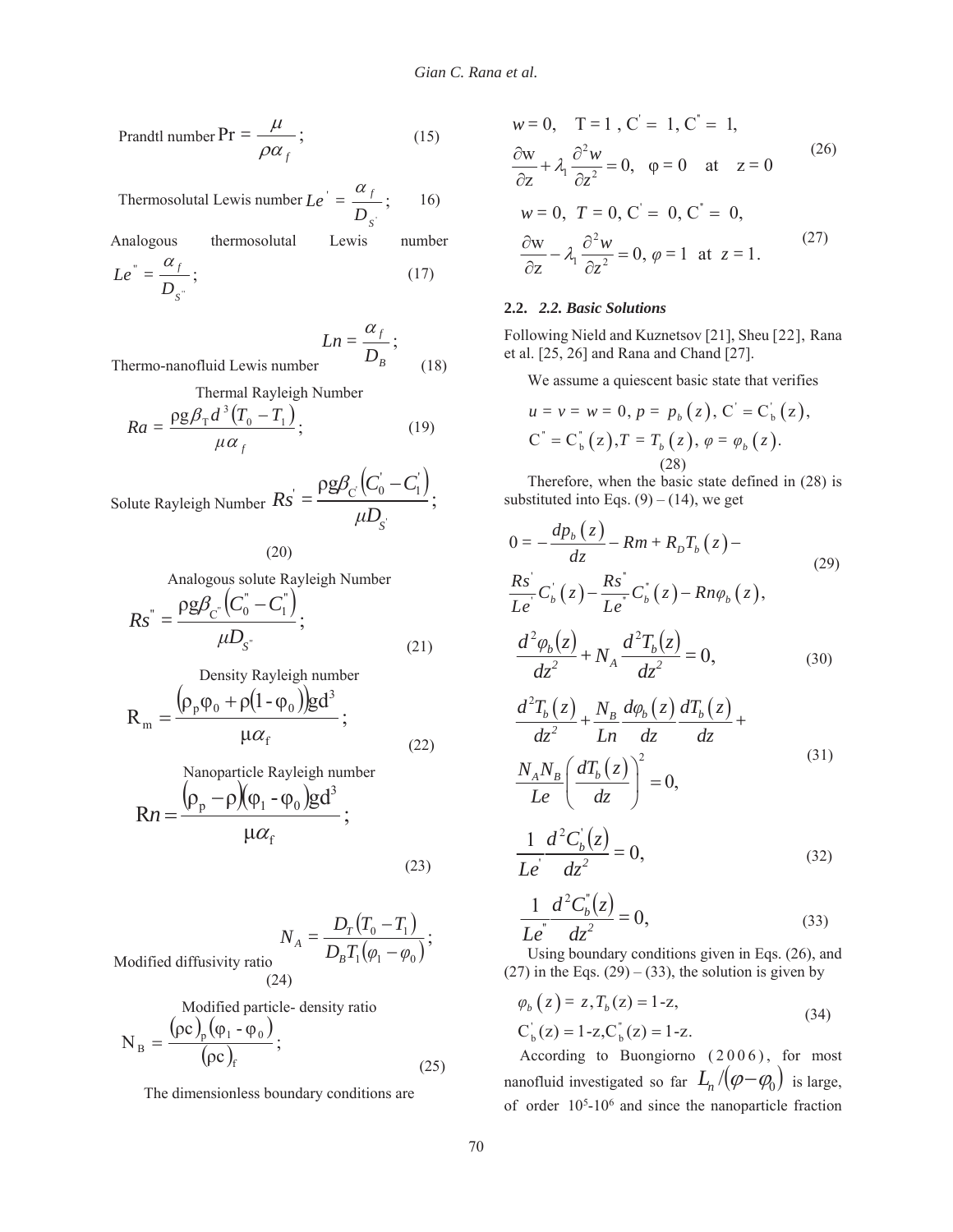decrement  $(\varphi_1 - \varphi_0)$  in not smaller than 10<sup>-3</sup> which means  $L_n$  is large. Typical value of  $N_A$  is not greater than about 10. Then, the exponents in equation (35 ) are small. Using boundary conditions given in Eqs. (26), and (27) in the Eqs. (29) – (33), by expanding and retaining up to the first order is negligible and so to a good approximation for the solution

$$
\varphi_b(z) = z, T_b(z) = 1-z,
$$
  
\n
$$
C_b(z) = 1-z, C_b(z) = 1-z.
$$
\n(35)

These results are identical with the results obtained by Nield and Kuznetsov [21], Sheu [22], Rana et al. [25, 26] and Rana and Chand [27].

#### **2.3.** *Perturbation Solutions*

To study the stability of the system, the researchers superimposed infinitesimal perturbations on the basic state, so that

$$
\mathbf{q}(u, v, w) = 0 + q^{\bullet}(u, v, w), \nT = (1 - z) + T^{\bullet}, C_{b} = (1 - z) + C^{\bullet} \n, C_{b}^{\prime} = (1 - z) + C^{\bullet}, \n\varphi = z + \varphi^{\bullet}, p = p_{b} + p^{\bullet}. \tag{36}
$$

Using Eq. (36) into Eqs. (9) – (14), linearizing the resulting equations by neglecting nonlinear terms that are product of prime quantities and dropping the primes  $(\bullet)$  for convenience, the following equations are obtained, as follows:

$$
\nabla \cdot \mathbf{q} = 0,\tag{37}
$$

$$
\frac{1}{\text{Pr}} \frac{\partial q}{\partial t} = -\nabla p + \nabla^2 q + R_{\text{D}} \text{T} \hat{e}_z +
$$
\n
$$
\frac{R_s}{Le} C \hat{e}_z - R n \varphi \hat{e}_z - \frac{R_s C'}{Le'} \hat{e}_z \tag{38}
$$

$$
-\frac{R_{s} \cdot C'}{Le'} \hat{e}_{z},
$$
  

$$
\partial \varphi \qquad 1 \quad \nabla^{2} \qquad N_{A} \quad \nabla^{2} \mathcal{F}
$$
 (30)

$$
\frac{\partial \varphi}{\partial t} + w = \frac{1}{Ln} \nabla^2 \varphi + \frac{N_A}{Ln} \nabla^2 T,
$$
 (39)

$$
\frac{\partial T}{\partial t} - w = \nabla^2 T + \frac{N_B}{Ln} \left( \frac{\partial T}{\partial z} - \frac{\partial \varphi}{\partial z} \right)
$$
  

$$
- \frac{2N_A N_B}{Ln} \frac{\partial T}{\partial z}.
$$
 (40)

$$
\frac{\partial C'}{\partial t} - w = \frac{1}{Le'} \nabla^2 C.
$$
 (41)

$$
\frac{\partial C^{''}}{\partial t} - w = \frac{1}{Le^{''}} \nabla^{2} C^{''}.
$$
 (42)

Boundary conditions for Eqs. (37) - (42) are

$$
w = 0, T = 0, C' = 0, C' = 0
$$
  

$$
\frac{\partial w}{\partial z} + \lambda_1 \frac{\partial^2 w}{\partial z^2} = 0, \varphi = 0 \text{ at } z = 0
$$
  

$$
w = 0, T = 0, C' = 0, C' = 0
$$
  

$$
\frac{\partial w}{\partial z} - \lambda_1 \frac{\partial^2 w}{\partial z^2} = 0, \varphi = 0 \text{ at } z = 1.
$$
 (44)

The parameter *Rm* is not involved in Eqs. (37)-(42), it is just a measure of the basic static pressure gradient.

The eight unknown's *u, v, w, p, T, C', C''* and  $\varphi$  can be reduced to five by operating Eq. (38) with e .curl curl, which yields

$$
\frac{1}{\Pr} \frac{\partial}{\partial t} \nabla^2 w = \nabla^4 w + R_D \nabla_H^2 T -
$$
\n
$$
Rn \nabla_H^2 \varphi - \frac{R s^2}{L e^2} \nabla_H^2 C^2 - \frac{R s^2}{L e^2} \nabla_H^2 C^2,
$$
\nwhere 
$$
\nabla_H^2 = \frac{\partial}{\partial x^2} + \frac{\partial}{\partial y^2}.
$$
 is the two-dimensional

Laplace operator on the horizontal plane and  $\zeta = \hat{e}$ , *curl* **q** is the z-component of vorticity.

#### **3. Normal Modes Analysis Method**

The disturbances into normal modes of the form are expressed as

$$
[w, T, C', C', \varphi] =
$$
  
\n
$$
[W(z), \Theta(z), \Gamma(z), \Lambda(z), \Phi(z)] \exp(ikx + imy + \omega t),
$$
\n(46)

where  $l$ , *m* are the wave numbers in the *x* and *y* direction, respectively, and  $\omega$  is the growth rate of the disturbances.

Substituting Eq. (46) into Eqs. (45) and (39)-(42), we obtain the following eigen value problem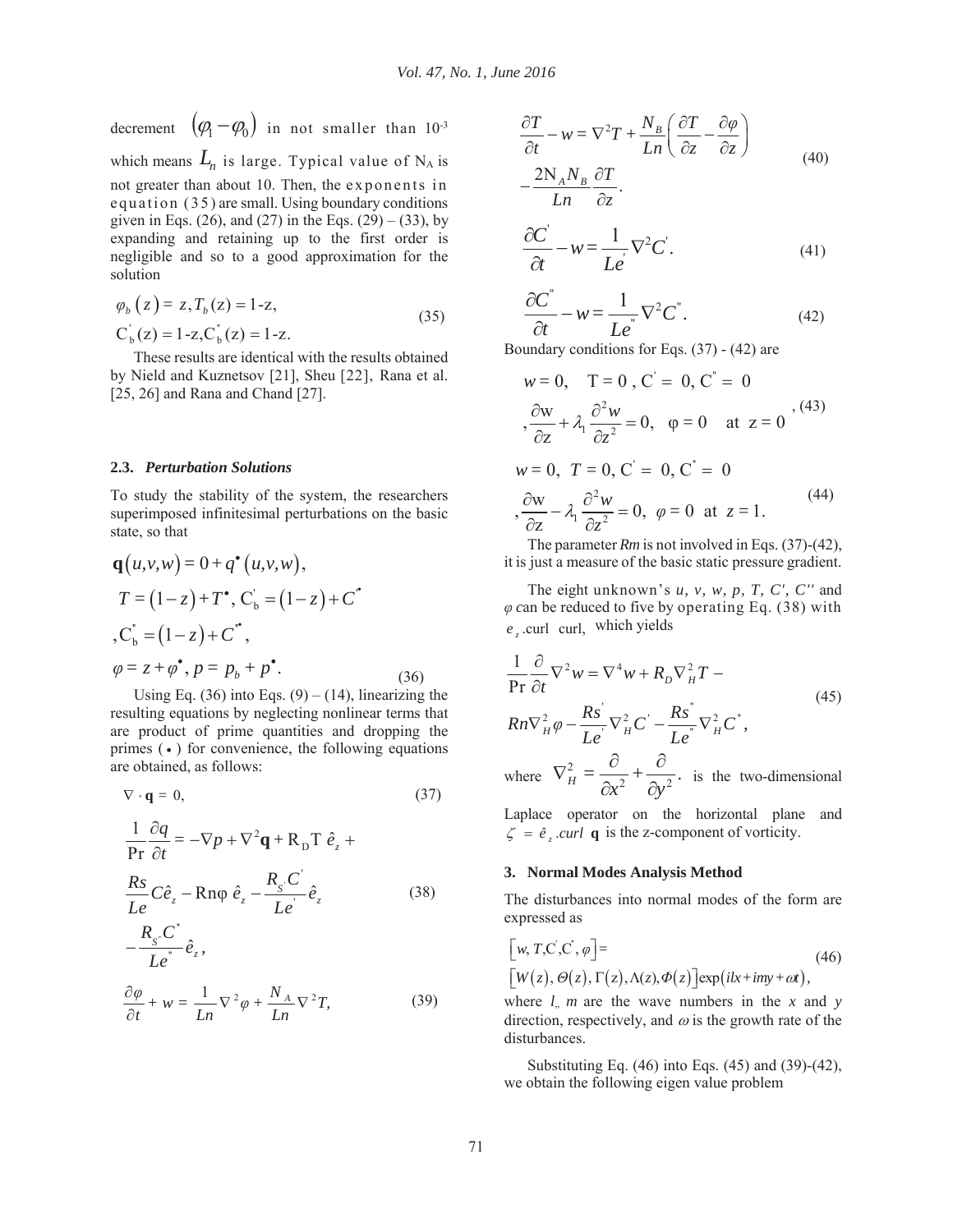$$
\frac{\omega}{\text{Pr}}\left(D^2 - a^2\right)W - \left(D^2 - a^2\right)^2 W +
$$
\n
$$
a^2 R_D \Theta - a^2 R n \Phi - \frac{R s'}{L e} a^2 \Gamma - \tag{47}
$$

$$
\frac{Rs^2}{Le^i}a^2\Lambda=0,
$$

$$
W + \left(\frac{1}{Le^{'}}(D^{2} - a^{2}) - \omega\right)\Gamma = 0, \tag{48}
$$

$$
W + \left(\frac{1}{Le^{''}}\left(D^{2} - a^{2}\right) - \omega\right) \Lambda = 0, \qquad (49)
$$

$$
W + \left(\frac{D^2 + \frac{N_B}{Ln}D - \frac{2N_A N_B}{Ln}D}{-a^2 - \omega}\right)\Theta - \left(\frac{50}{2}\right)
$$

$$
\frac{N_B}{Ln}D\Phi = 0,
$$
  

$$
\frac{1}{2}W - \frac{N_A}{2}(D^2 - a^2)\Theta
$$

$$
\frac{1}{\varepsilon}W - \frac{N_A}{Ln}(D^2 - a^2)\Theta
$$
\n
$$
-\left(\frac{1}{Ln}(D^2 - a^2) - \omega\right)\Phi = 0,
$$
\n(51)

$$
W = 0
$$
,  $D^2 W = 0$ ,  $\Gamma = 0$ ,  $\Lambda = 0$ ,  
\n $\Theta = 0$ ,  $\Phi = 0$  at  $z = 0$  and (52)

$$
W = 0, D2W = 0, \Gamma = 0, \Lambda = 0,
$$
  
\n
$$
\Theta = 0, \Phi = 0 \text{ at } z = 1.
$$
 (53)

where *dz*  $D = \frac{d}{dx}$  and  $a^2 = l^2 + m^2$  is the dimensionless horizontal wave number.

# **4. Linear Stability Analysis and Dispersion Relation**

Considering solutions W,  $\Theta$ ,  $\Gamma$ ,  $\Lambda$  and  $\Phi$  of the form

$$
W = W_0 \sin(\pi z), \quad \Theta = \Theta_0 \sin(\pi z),
$$
  
\n
$$
\Gamma = \Gamma_0 \sin(\pi z),
$$
  
\n
$$
\Lambda = \Lambda_0 \sin(\pi z), \quad \Phi = \Phi_0 \sin(\pi z).
$$
\n(54)

Substituting (54) into Eqs.  $(47) - (51)$  and integrating each equation from  $z = 0$  to  $z = 1$ , the researchers obtain the dispersion relation

$$
Ra = \frac{J^2}{a^2 \text{ Pr}} \Big( \text{PrJ}^2 + \omega \Big) \Big( \omega + J^2 \Big) +
$$
  
\n
$$
\Big( \omega + J^2 \Big) \Big( \frac{Rs'}{\omega L e' + J^2} + \frac{Rs'}{\omega L e' + J^2} \Big)
$$
  
\n
$$
-\frac{\Big( \omega + J^2 \Big) L n + N a J^2}{\omega L n + J^2} R n
$$
\n(55)

Eq. (56) is the required dispersion relation accounting for the effect of Prandtl number, thermosolutal Lewis number, analogous thermo-solutal Lewis number, thermo-nanofluid Lewis number, solute Rayleigh Number, analogous solute Rayleigh Number, nanoparticle Rayleigh number, and modified diffusivity ratio on the onset of triple diffusive convection in a layer of nanofluid.

 To examine the stability of the system, the real part of  $\omega$  is set to zero and we take  $\omega = i\omega$  in Eq. (56), then we obtain

$$
Ra = \frac{J^{2} (J^{4} \text{Pr} - \omega_{i}^{2})}{a^{2} \text{Pr}} + \frac{J^{4} + \omega_{i}^{2} L e^{i}}{J^{4} + \omega_{i}^{2} L e^{i}} R s^{i} + \frac{J^{4} + \omega_{i}^{2} L e^{i}}{J^{4} + \omega_{i}^{2} L e^{i}} R s^{i} - \frac{J^{4} (L n + N_{A}) + \omega_{i}^{2} L n^{2}}{J^{4} + \omega_{i}^{2} L n^{2}} (56) + i\omega_{i} \Delta_{1},
$$

where  
\n
$$
\Delta_1 = \frac{J^4 (Pr+1)}{a^2 Pr} - \frac{J^2 (Le-1)}{J^4 + \omega_i^2 Le^2} Rs
$$
\n
$$
- \frac{J^2 (Le-1)}{J^4 + \omega_i^2 Le^2} Rs^2 + \frac{J^2 (1 - Ln - N_A) Ln}{J^4 + \omega_i^2 Ln^2} Rn.
$$
\n(57)

*Ra* must be real as it is a physical quantity. Thus, it follows from Eq. (57) that either  $\omega_i = 0$  (exchange of stabilities, steady state) or  $\omega_i \neq 0$ , overstability or oscillatory onset).

# **5. The Stationary Convection**

For stationary convection, putting  $\omega_i = 0$  in equation (56), we obtain

$$
(Ra)_{s} = \frac{(\pi^{2} + a^{2})^{3}}{a^{2}} + \text{Rs}' +
$$
  
\nRs'' - (Ln + N<sub>A</sub>) Rn. (58)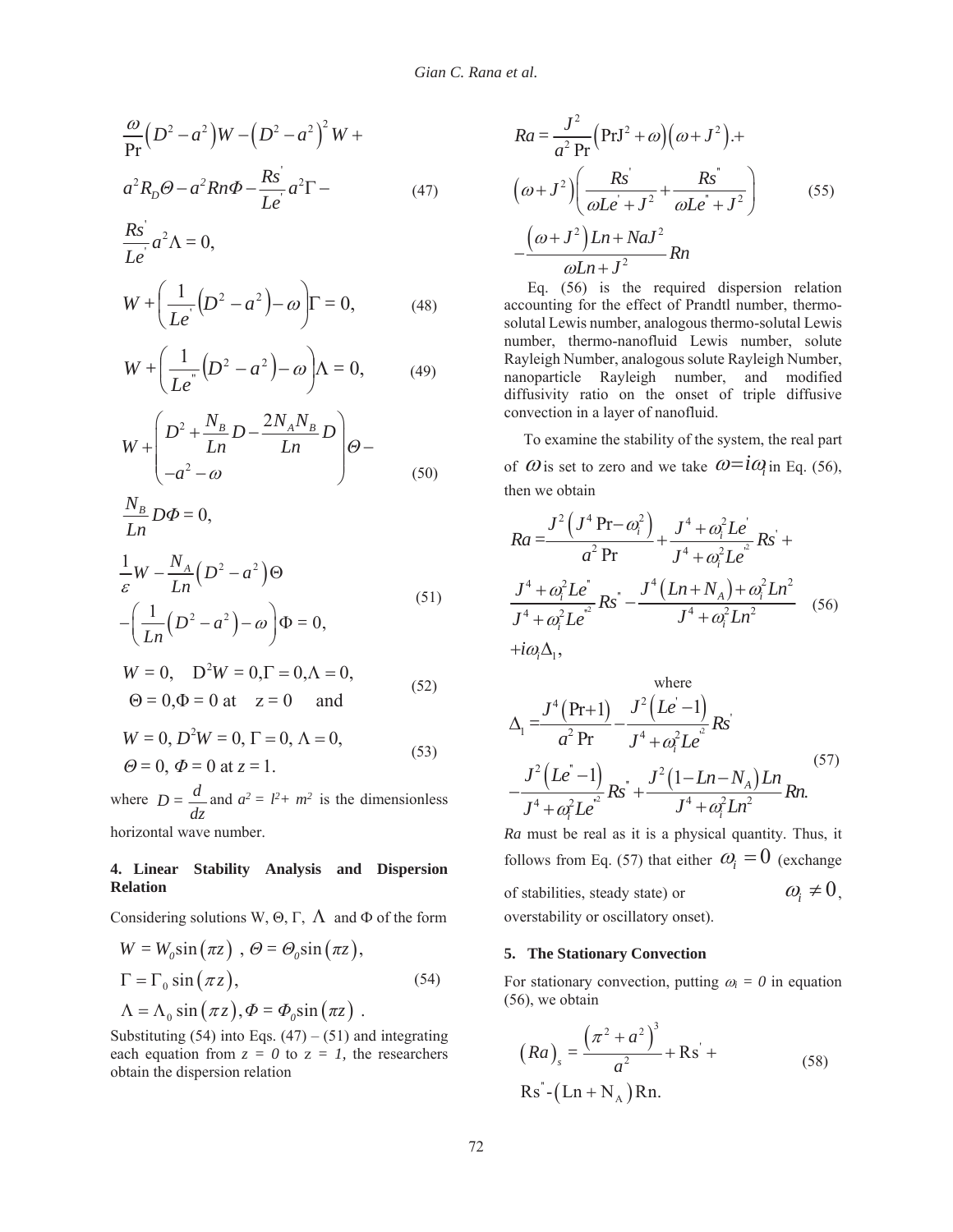Eq. (58) expresses the thermal Rayleigh number as a function of the dimensionless resultant wave number *a* and the parameters  $\overrightarrow{Rs}$ ,  $\overrightarrow{Rs}$ ,  $\overrightarrow{Ln}$ ,  $\overrightarrow{Rn}$ ,  $\overrightarrow{N_A}$ . Eq. (58) is identical to that obtained by Nield and Kuznetsov [21], Sheu [22], Rana et al. [25, 26] and Rana and Chand [27] . Also, in Eq. (58) the particle increment parameter  $N_B$  does not appear, and the diffusivity ratio parameter  $N_A$  appears only in association with the nanoparticle Rayleigh number *Rn*. This implies that the nanofluid cross-diffusion terms approach to be dominated by the regular cross-diffusion term.

In the absence of the solute gradient parameter *Rs'',* Eq. (58) reduces to

$$
(Ra)_{s} = \frac{(\pi^{2} + a^{2})^{3}}{a^{2}} + Rs^{2}
$$
  
-(Ln + N<sub>A</sub>) Rn, (59)

Equation (59) is the same as the results derived by Nield and Kuznetsov [21], Sheu [22], Rana et al. [25, 26] and Rana and Chand [27].

The critical cell size at the onset of instability is obtained by minimizing *Ra* with respect to *a*. Thus, the critical cell size must satisfy

$$
\left(\frac{\partial Ra}{\partial a}\right)_{a=a_c}=0,
$$

*Equation (58) which gives* 

$$
a_c = \frac{\pi}{\sqrt{2}}.\tag{60}
$$

And the corresponding critical thermal Rayleigh number  $(Rd)$ <sub>c</sub> on the onset of stationary convection is given by

$$
(Ra)c = \frac{27\pi^{4}}{4} + Rs^{2} +
$$
  
Rs<sup>\*</sup> - (Ln + N<sub>A</sub>)Rn. (61)

It is noted that if *Rn* is positive then *Ra* is minimized by a stationary convection. The result given in equation (61) is a good agreement with the result derived by Sheu [22] and Rana and Chand [27].

In order to study the effect of solute Rayleigh number  $(Rs'$ ), analogous solute Rayleigh number

 $(Rs'')$ , thermo-nanofluid Lewis number  $(Ln)$ , diffusivity ratio  $(N_A)$  and nanoparticle Rayleigh number  $(Rn)$  on the stationary convection, the

behavior of 
$$
\frac{\partial (Ra)_s}{\partial Rs}
$$
,  $\frac{\partial (Ra)_s}{\partial Rs}$ ,  $\frac{\partial (Ra)_s}{\partial Ln}$ ,  $\frac{\partial (Ra)_s}{\partial N_A}$ 

and  $\frac{\partial (Ra)}{\partial (Ra)}$ *Rn Ra <sup>s</sup>*  $\partial$  $\frac{\partial (Ra)}{g}$  analytically are examined by the researchers.

From Eq. (58), we obtain

$$
\frac{\partial (Ra)}{\partial Rs} = +1,\tag{62}
$$

which is positive; therefore, solute Rayleigh number ( Rs<sup>'</sup>) inhibits the onset of triple-diffusive stationary convection implying thereby solute Rayleigh number ( Rs ) has stabilizing effect on the system which is an agreement with the results derived by Nield and Kuznetsov [21], Sheu [22], Rana et al. [25, 26] and Rana and Chand [27].



Figure 2. Variation of stationary thermal Rayleigh number  $(Ra)$  with the wave number *a* fordifferent values of solute Rayleigh number  $(Rs)$ 

As shown in Figure 2, the stationary thermal Rayleigh number  $(Ra)$  is plotted against dimensionless wave number *a* different values of solute Rayleigh number  $(Rs')$ . This shows that as Rs increases, the stationary thermal Rayleigh number  $(Ra)$ <sub>s</sub> also increases. Thus, solute Rayleigh number  $(Rs'')$  has stabilizing effect on stationary convection which is in good agreement with the result obtained analytically from Eq. (62).

It is evident from Eq. (58) that

$$
\frac{\partial (Ra)}{\partial Rs} = +1,\tag{63}
$$

which is positive; therefore, analogous solute Rayleigh number  $(Rs'')$  inhibits the onset of triple-diffusive stationary convection implying thereby solute Rayleigh number  $(Rs'')$  has stabilizing effect on the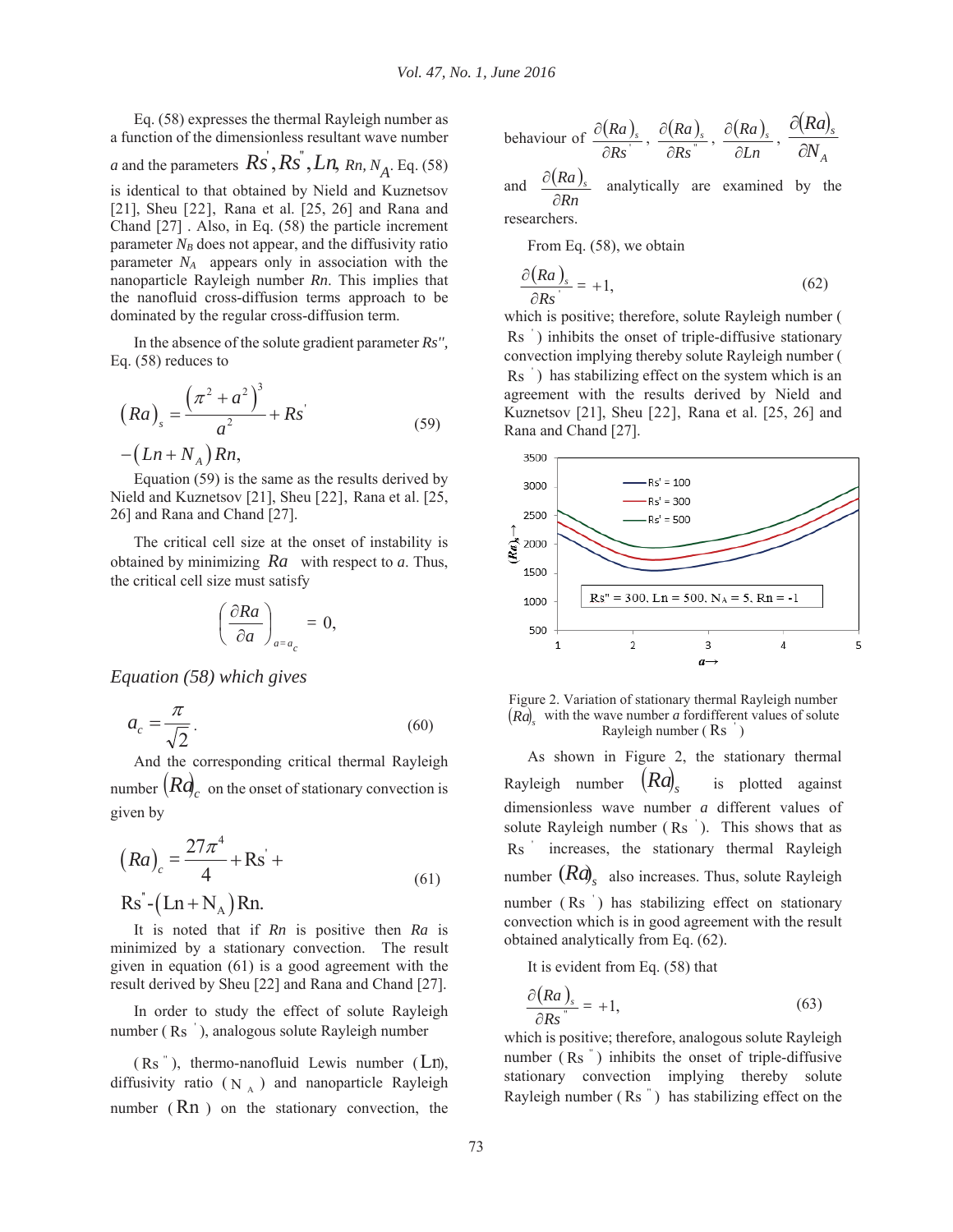system which is an agreement with the results derived by Chand [17] and Kango et al. [18].



Figure 3. Variation of stationary thermal Rayleigh number  $(Ra)$  with the wave number *a* fordifferent values of analogous solute Rayleigh number  $(Rs)$ 

Figure 3 depicts that the stationary thermal Rayleigh number  $(Ra)$ <sub>s</sub> is plotted against dimensionless wave number *a* different values of solute Rayleigh number  $(Rs'')$ . This shows that as  $\operatorname{Rs}$  ' increases, the thermal Rayleigh number  $\left(Rd\right)_s$ also increases. Thus, solute Rayleigh number  $(Rs'')$ has stabilizing effect on stationary convection which is in good agreement with the result obtained analytically from Eq. (63).

From Eq. (58), we obtain

$$
\frac{\partial (Ra)}{\partial Ln} = -Rn, \tag{64}
$$

implying thereby thermo-nanofluid Lewis number ( Ln) inhibits the onset of triple-diffusive stationary convection. Thus, thermo-nanofluid Lewis number ( Ln) has stabilizing effect on the system if  $Rn < 0$  (i.e., bottom heavy arrangement) which is a good agreement with the results derived by Nield and Kuznetsov [21], Sheu [22], Rana et al. [25, 26] and Rana and Chand [27].

As shown in Figure 4, the stationary thermal Rayleigh number  $(Ra)$ , is plotted against dimensionless wave number *a* different values of thermo-nanofluid Lewis number (Ln). This shows that as *Ln* increases, the thermal Rayleigh number  $(Ra)$ <sub>s</sub> also increases for bottom-heavy arrangements.

Thus, of thermo-nanofluid Lewis number  $(Ln)$  has stabilizing effect on stationary convection which is in good agreement with the result obtained analytically from Eq. (64).





From Eq. (58), we obtain

$$
\frac{\partial (Ra)}{\partial N_A} = -Rn,\tag{65}
$$

implying thereby diffusivity ratio ( $N_A$ ) inhibits the onset of triple-diffusive stationary convection. Thus, diffusivity ratio ( $N_A$ ) has stabilizing effect on the system if  $Rn < 0$  (i.e., bottom heavy arrangement) which is a good agreement with the results derived by Nield and Kuznetsov [21] , Sheu [22], Rana et al. [25,26] and Rana and Chand[27]





In Figure 5, the stationary thermal Rayleigh number  $(Ra)$ <sub>s</sub> is plotted against dimensionless wave number *a* different values of diffusivity ratio ( $N_A$ ) as shown. This shows that as *Ln* increases slightly, the thermal Rayleigh number  $(Ra)$ <sub>s</sub> also increases for bottom-heavy arrangements. Thus, diffusivity ratio (  $N_A$ ) has low stabilizing effect on stationary convection which is in good agreement with the result obtained analytically from Eq. (65).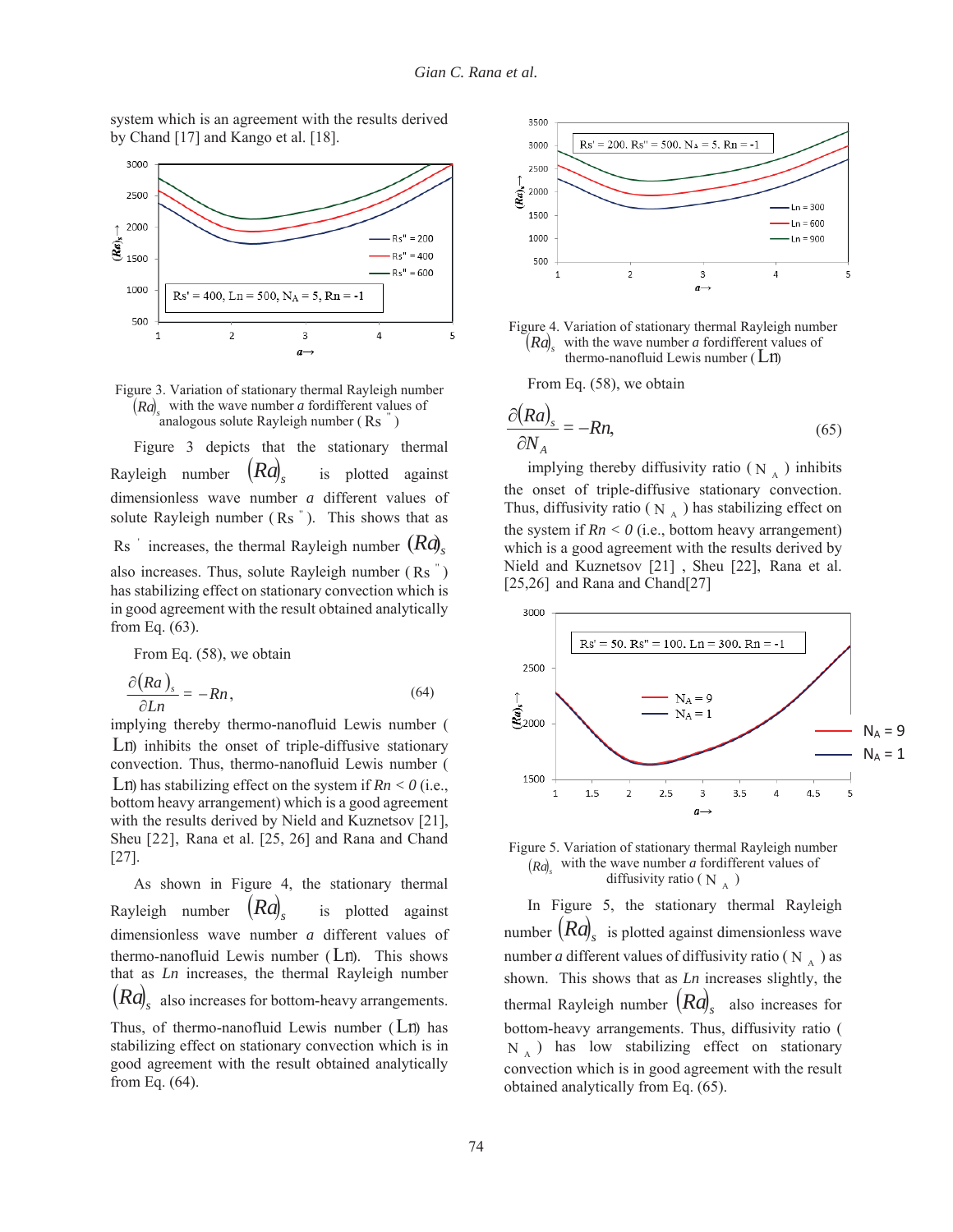It is evident from Eq. (58) that

$$
\frac{\partial (Ra)}{\partial Rn} = -Ln - N_A, \qquad (66)
$$

which is negative implying thereby nanoparticle Rayleigh number  $(Rn)$  hastens the triple-diffusive convection implying thereby nanoparticle Rayleigh number  $(Rn)$  has destabilizing effect on the system which is a good agreement with the results derived by Nield and Kuznetsov [21], Sheu [22], Rana et al. [25, 26] and Rana and Chand [27].



Figure 6. Variation of stationary thermal Rayleigh number  $\left[\mathit{Ra}\right]_s$  with the wave number *a* for different values of nanoparticle Rayleigh number  $(Rn)$ 

Figure 6 shows, the stationary thermal Rayleigh

number  $(Ra)$ <sub>s</sub> is plotted against dimensionless wave number *a* for different values of nanoparticle Rayleigh number (Rn ). This shows that as *Ln* increases, the thermal Rayleigh number  $(Ra)$ , decreases for bottom-heavy arrangements. Thus, nanoparticle Rayleigh number  $(Rn)$  has destabilizing effect on stationary convection which is in good agreement with the result obtained analytically from Eq. (66).

#### **6. OSCILLATORY CONVECTION**

The oscillatory Rayleigh number is given by

$$
(R_D)_{osc} = \frac{J^2 (J^4 \text{Pr} - \omega^2)}{\alpha^2 \text{Pr}} +
$$
  

$$
\frac{J^4 + \omega^2 L e^2}{J^4 + \omega^2 L e^2} R s^2 + \frac{J^4 + \omega^2 L e^2}{J^4 + \omega^2 L e^2} R s^3
$$
 (67)  

$$
-\frac{J^4 (Ln + N_A) + \omega^2 Ln^2}{J^4 + \omega^2 Ln^2}.
$$

 $a_3(\omega_i^2)^3 + a_2(\omega_i^2)^2 a_1(\omega_i^2) + a_0 = 0,$  (68) where

$$
a_0 = (\pi^2 + a^2)^4 ((\pi^2 + a^2)^3 (Pr + 1) - (Le' - 1)a^2 PrRs' - (Le' - 1)a^2 PrRs' - (1 - N_A - Ln)a^2 Ln PrRn),
$$
  
\n
$$
a_1 = (\pi^2 + a^2)^2 ((\pi^2 + a^2)^3 (Pr + 1)(Le'^2 + Le''^2 + Ln^2) - (Le' - 1)(Le''^2 + Ln^2)a^2 PrRs' - (Le' - 1)(Le''^2 + Le''^2)a^2 PrRs' - (1 - N_A - Ln)(Le'^2 + Le''^2)a^2 Ln PrRn),
$$
  
\n
$$
a_2 = (\pi^2 + a^2)^3 ((Pr + 1)(Le'^2 Le''^2 + Ln^2) + (Pr + 1)Ln^2 (Le'^2 + Le''^2)) - (Le' - 1)a^2 PrLe''^2Rs' - (Le'' - 1)a^2 PrLe'^2 Rs' - (1 - N_A - Ln)(Le'^2 + Le''^2)a^2 LnPrLe'^2 Le''^2 Rn),
$$
  
\n
$$
a_3 = (\pi^2 + a^2)Le'^2 Le''^2 Ln^2.
$$

Since *Ln* is of order  $10^{-2} - 10^{-3}$ ,  $1 < N_A < 10$ and so  $(1 - N_A - Ln) < 0$ . Thus, Eq. (68) does not admit positive value of  $\alpha_i^2$  if  $Le$ ,  $Le^2 > 1$ . Hence, the necessary conditions for the occurrence of oscillatory convection are  $Le^i$ ,  $Le^i > 1$ .

#### **7. Conclusions**

Triple-diffusive convection in a layer of Nanofluid heated from below, and soluted from below and above is investigated by using a linear stability analysis method. The main conclusions are as follows:

The solute Rayleigh number  $(Rs')$  and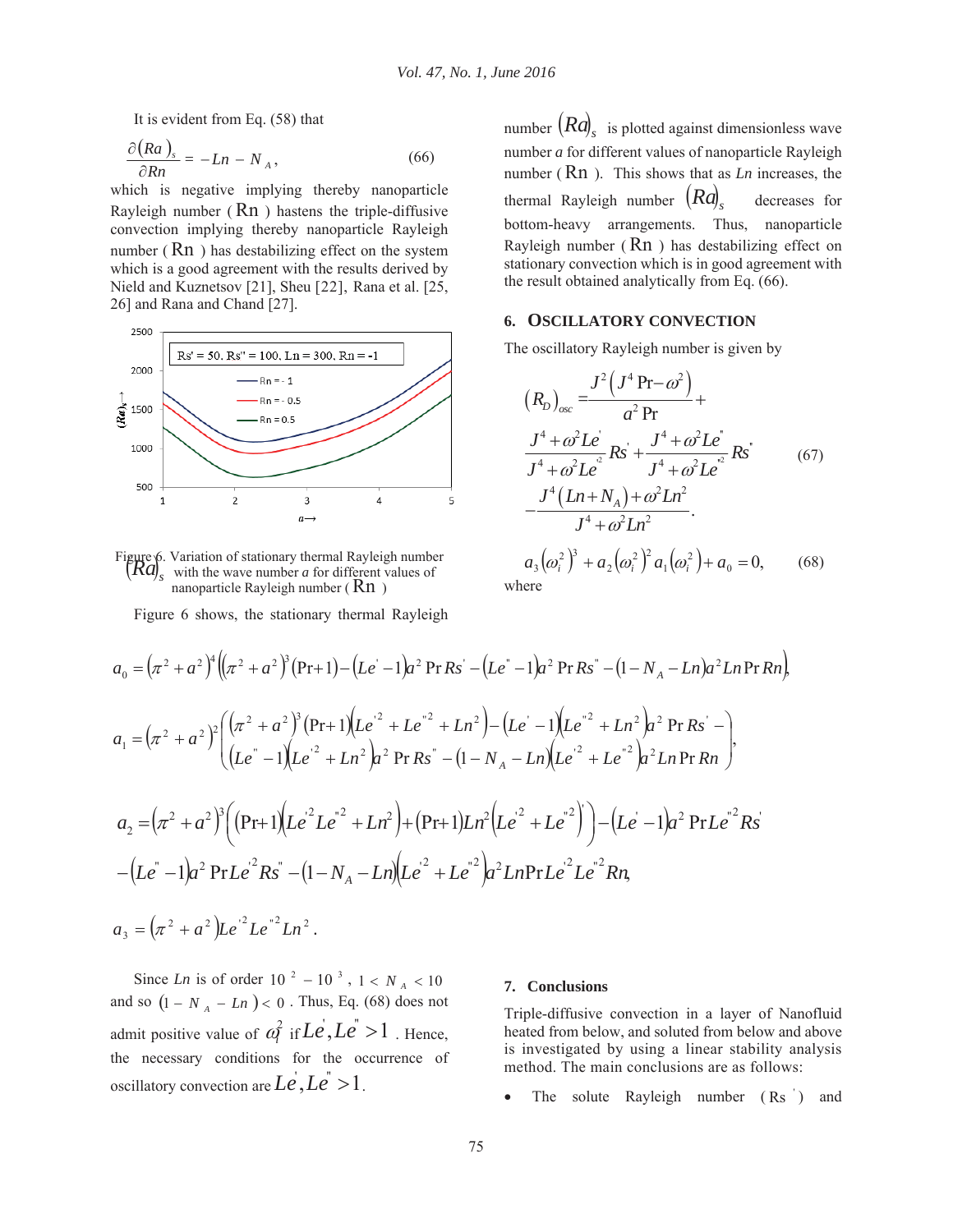analogous solute Rayleigh number  $(Rs)$  have stabilizing effects on the onset of stationary convection for both top-heavy and bottom-heavy arrangements as shown in figures 2 and 3, respectively.

- The thermo-nanofluid Lewis number  $(Lr)$  and diffusivity ratio ( $N_A$ ) have stabilizing effects on the onset of stationary convection for bottomheavy arrangements as shown in figures 4 and 5, respectively.
- Nanoparticle Rayleigh number (Rn) has destabilizing effect on the onset of stationary convection as shown in figure 6.
- Necessary conditions for the occurrence of oscillatory convection are obtained and are given

by  $Le$ ,  $Le^{\prime} > 1$ .

**ACKNOWLEDGEMENT:** The authors are grateful to the learned referees for their technical comments and valuable suggestions for the improvement of the paper.

# **References:**

Brakke MK (1955) Zone electrophoresis of dyes, proteins and viruses in density gradient columns of sucrose solutions. Arch. Biochem. Biophys. 55:175-190

Buongiorno J (2006) Convective transport in nanofluids. ASME J. of Heat Transfer 128:240-250

Carpenter JR, Sommer T, Wüest A (2012) Stability of a double-diffusive interface in the diffusive convection regime. J. Phys. Oceanogr. 42:840–854

Carpenter JR, Sommer T, Wüest A (2012) Simulations of a double-diffusive interface in the diffusive convection regime. Journal of Fluid Mechanics. 711:411-436

Chand S (2013) Linear stability of triple-diffusive convection in micropolar ferromagnetic fluid saturating porous medium. Appl. Math. Mech. 34:309-326

Chand R, Rana GC (2012) Dufour and Soret effects on the thermosolutal instability of Rivlin-Ericksen elastic-viscous fluid in porous medium. Z. Naturforsch. 67a:685-691

Choi S (1995) Enhancing thermal conductivity of f luids with nanoparticles, In: D. A. Siginer and H.P. Wang (Eds), Developments and Applications of Non-Newtonian Flows, ASME FED, 231/MD. 66:99-105

Gaikwad SN, Biradar BS (2013) The onset of doublediffusive convection in a Maxwell fluid saturated porous layer. Special Topics and Review in Porous Media. 4: 181- 195

Griffiths RW (1979) The influence of a third diffusing component upon the onset of

convection. J Fluid Mech. 92:659-670

Kango SK, Rana GC, Chand R (2013) Triple-diffusive convection in Walters' (model B') fluid with varying gravity field saturating a porous medium. Studia Geotechnica et Mechanica XXXV:45-56

Lopez AR, Romero LA, Pearlstein AJ (1990) Effect of rigid boundaries on the onset of convective instability in a triply diffusive fluid layer. Physics of Fluids A 2:897-902

Nield DA (1967) The thermohaline Rayleigh-Jeffreys problem. J Fluid Mech 29:545-558

Nield DA, Kuznetsov AV (2011) The onset of doublediffusive convection in a nanofluid layer. Int. J. of Heat and Fluid Flow. 32:771-776

Pearlstein AJ, Harris, RM, Terrones G (1989) The onset of convective instability in a triply diffusive fluid layer. J Fluid Mech. 202:443-465

Rana GC (2012) Thermosolutal instability of compressible Rivlin-Ericksen elastico-viscous rotating fluid permeated with suspended dust particles in porous medium. J. Advance Res. Appl. Math. 4:26-39

Rana GC, Sharma V (2011) Hydromagnetic Thermosolutal instability of Walters' (Model B') rotating fluid permeated with suspended particles in porous medium. Int. J. of Multiphysics. 5:325-338

Rana GC, Thaku, RC (2013) Double-Diffusive convection in compressible Rivlin-

Ericksen fluid permeated with suspended particles in a Brinkman porous medium. Int. J. Appl. Math. Mech. 9:58- 73

Rana GC, Thakur RC, Kango SK (2014) On the onset of thermosolutal instability in a layer of an elastico-viscous nanofluid in porous medium. FME Transactions. 42:1-9

Rana GC, Thakur RC, Kango SK (2014) On the onset of Double-Diffusive convection in a layer of nanofluid under rotation saturating a porous medium. J. of Porous Media. 17:657-667

Rana GC, Chand R (2015) Stability analysis of doublediffusive convection of Rivlin-Ericksen elastico-viscous nanofluid saturating a porous medium: a revised model. Forsch Ingenieurwes. 79:87–95

Rionero S (2013) Triple diffusive convection in porous media. Acta Mech. 224:447-458

Sheu LJ (2011) Linear stability of convection in a viscoelastic nanofluid layer. World Academy of Science, Engineering and Technology. 58:289-295

Stern ME (1960) The salt fountain and thermohaline convection. Tellus. 12:172-175

Tham L, Nazar R, Pop I (2013) Mixed convection boundary layer flow past a horizontal circular cylinder embedded in a porous medium saturated by a nanofluid: Brinkman model. J. of Porous Media. 16:445-457

Turner JS (1968) The behaviour of a stable salinity gradient heated from below. J Fluid Mech. 33:183-200

Turner JS (1985) Multicomponent convection. Ann Rev Fluid Mech. 17:11-44